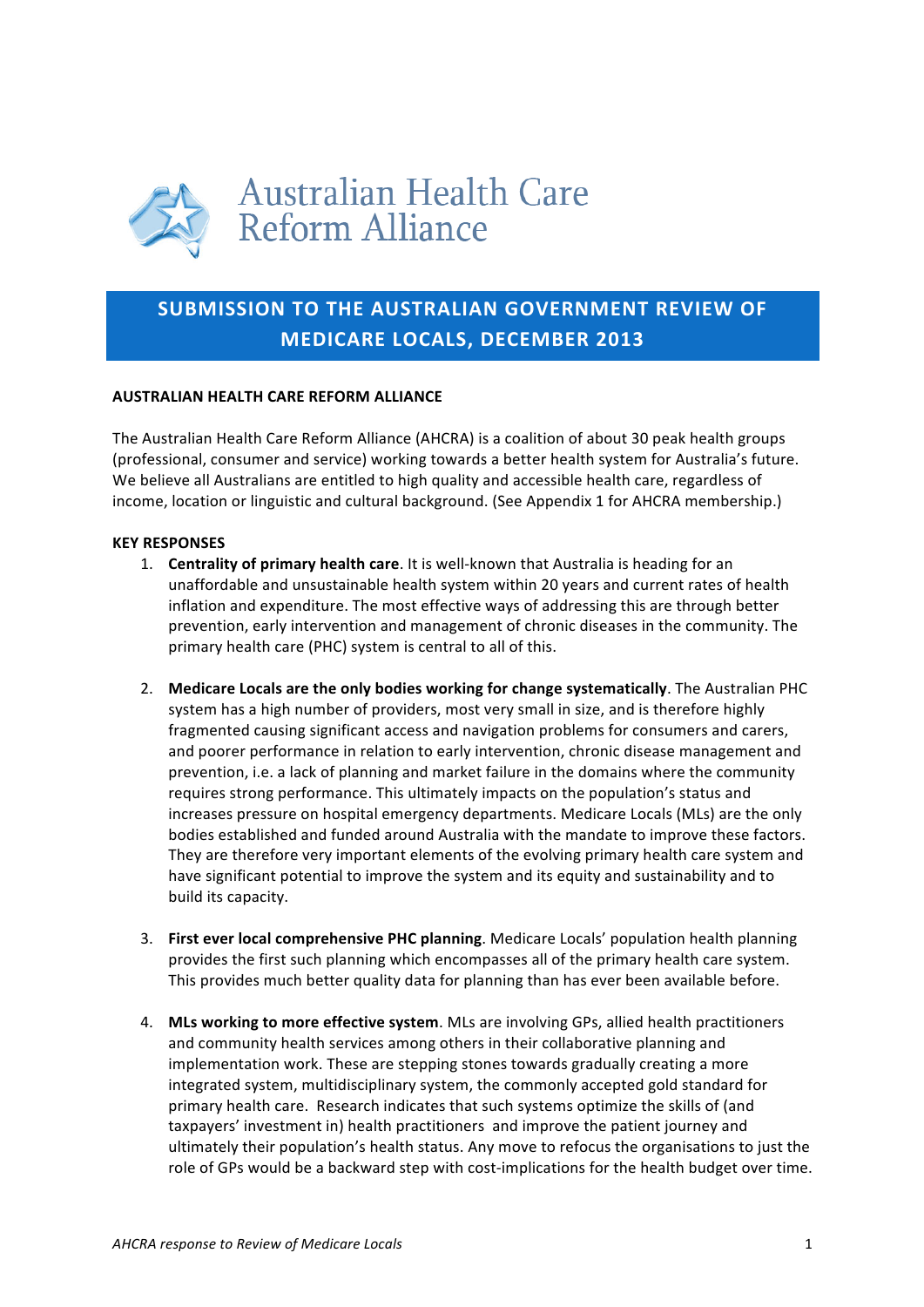- 5. **Early days**. The performance of Medicare Locals has to be considered in relation to their maturity. Most of the Tranche 1 MLs commenced less than 2.5 years ago, and the Tranche 3 MLs less than 18 months ago. Further whilst the organisations are sensibly built on some of the foundations of the previous GP Divisions, most had to merge and create new partnerships and relationships. It is a truism to state that such development takes time and assessment of performance needs to take this into account. Despite this, AHCRA considers that many MLs have made a valuable start and started to chalk up real achievements.
- 6. **Improvements**. There are some improvements that could be made to how MLs function, in particular to measuring their performance against indicators that reflect how the community wants it PHC system to preform, e.g. indicators of equity of consumer access and outcomes. Additionally MLs should limit their service provision role to that of temporary or last resort provider. However State and Federal Governments should be encouraged to channel future health fuding increasingly through MLs which can coordinate the service arrangements that best meet local needs and the local context.

#### **RESPONSES TO REVIEW CRITERIA**

#### Role of Medicare Locals and their performance against stated objectives

AHCRA considers that the primary health care system is the core of a future sustainable health system in Australia. The current primary emphasis of all governments on acute care (rather than prevention and early intervention) is ultimately both unaffordable and commits Australians to a less than optimal health status. Yet primary health care is provided in a highly fragmented manner with high rates of consumer dissatisfaction about access and navigation of the system, despite the high quality professionals working within it. There are multiple funding sources, a high percentage (well over 50%) of medical and allied health practitioners working as sole practitioners or in very small separate practices, and quite different 'systems' in each state. Previously there was no one entity with responsibility for steering the ship, ensuring that passengers got what they needed and wanted or that this was done efficiently. This was not a good deal for either consumers nor governments and taxpayers. Medicare Locals (MLs) crucially offer the first opportunity to provide this steering, to take responsibility for the stewardship of the primary health care to ensure it is structured to provide the care where and how it is needed, and in the most effective/efficient way.

#### **Performance of Medicare Locals in administering existing programs, e.g. after hours**

Three obvious examples of initial successes for MLs are around population health planning, afterhours medical care, and the improvement of local service delivery systems.

The Population Health Needs Assessments undertaken by all MLs provide the whole of the primary health care sector *for the first time* a good quality picture of the actual needs and health status of the entire catchment. This forms a good basis for regional planning of services and subsequent collaborative action with local services and organisations to plug gaps and improve the consumer journey. The current maldistribution of services within catchments and across Australia illustrates clearly that the previous approach failed to provide a fair and efficient system in many ways. The current distribution of services has been created mainly by multiple separate decisions by individual practitioners or organisations making business (not health-based) choices about the location of services. This predominantly market-based arrangement has left many consumers with inadequate access to services, especially in rural and low-income areas, and over-concentration of practitioners in better-off suburbs.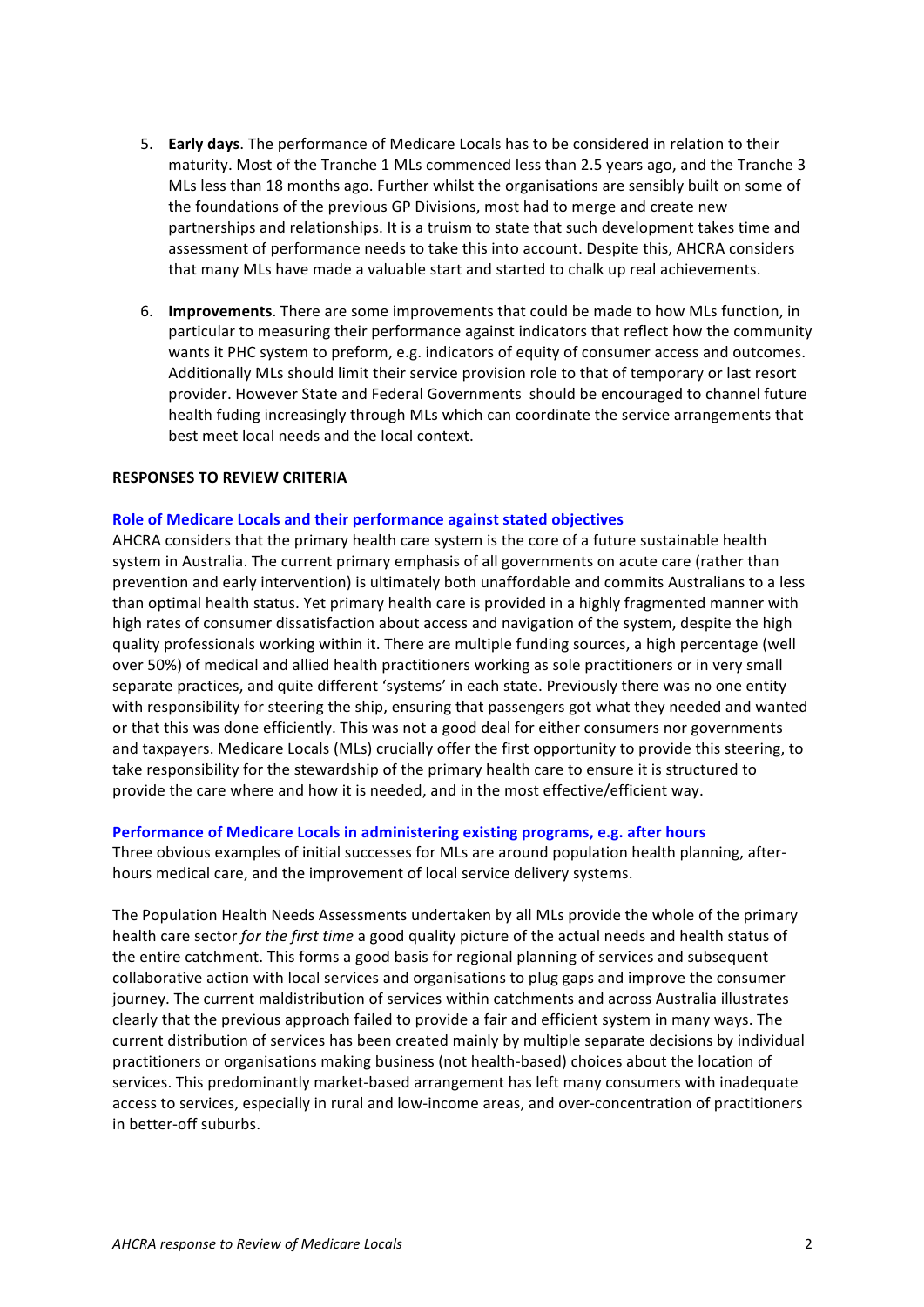Although AHCRA does not have data about ML performance, members do report that there has been a more systematic approach to the provision of after hours service, previously highly ad hoc and fragmented. Similarly AHCRA Is aware of the increasing take up of the Pathways approach to developing care-specific pathways for best quality care of a wide range of conditions to guide GPs in their difficult, currently information-varied referral role.

# Recognising general practice as the cornerstone of primary care in the functions and governance **structures of Medicare Locals**

AHCRA recognises the crucial and difficult role that general practitioners (GPs) play in our system. Australia has many fine such GPs. It would appear that Medicare Locals have deliberately made a strong effort to ensure that GPs are structurally central to the new entities (e.g. with constitutions") that require a certain number of GP Board members for example) and GP involvement in committees, projects and programs. It is also clear that practice support to GPs continues in a very substantial way (some MLs claim they provide more than the previous Divisions did) and that MLs have and are engaging GPs in arrange of ways, and are working to do this more systematically.

However AHCRA does believe that the future primary health care system should be based on the significant evidence that a multi-disciplinary integrated approach to health care is both more effective in meeting consumers' health needs (e.g. multidisciplinary care for people with diabetes and coordinated care for people with mental health conditions are obvious examples) and more satisfactory for consumers and their carers. Thus AHCRA hopes that Medicare Locals will work alongside general practices (the majority of which are still 1-2 GP practices) to gradually evolve the sector into a network of multidisciplinary services, where consumers can receive the right care at the right time from the right practitioner in a team-based manner.

#### **Ensuring Commonwealth funding supports clinical services, rather than administration**

AHCRA considers this a difficult criterion to interpret, given that Medicare Locals were not primarily established to provide clinical services. However if this implies working to improve clinical services available to the community, then AHCRA sees the great majority of work of MLs aimed at improving clinical services. However it also perceives an unusually high level of accountability being required of MLs by the Department of Health. This has undoubtedly meant that MLs have felt obliged to create accountability and documentation positions simply to meet these demands. AHCRA suggests that loosening the requirements would both enable MLs to be more innovative and member-focussed and perhaps enable some savings to be made. Reducing ML funding without reducing bureaucratic red tape would be highly unreasonable.

## Assessing processes for determining market failure and service intervention, so existing services and are not disrupted or discouraged

AHCRA sees MLS playing constructive roles in fostering collaboration among diverse services in the sector in a range of ways. The provision of more equitable and effective after hours services around Australia, the development of e-referral services between GPs and allied health (Eg in Barwon) are examples of this.

However some MLs level of service provision does concern AHCRA. It considers that MLs' roles are to identify where there are no appropriate services for consumers (or market failure in the terms of this criteria) and to work collaboratively with local service providers and other organisations to fill gaps in a consumer-centred effective and efficient way. AHCRA does not believe MLs should see themselves as the providers of such services, except in a few limited circumstances. Becoming a provider, or competitor, undercuts MLs' ability to facilitate collaboration, its primary task. Australian Health Care Reform Alliance, c/o NRHA PO Box 280, Deakin West, ACT 2600 or **chair@healthreform.org.au**